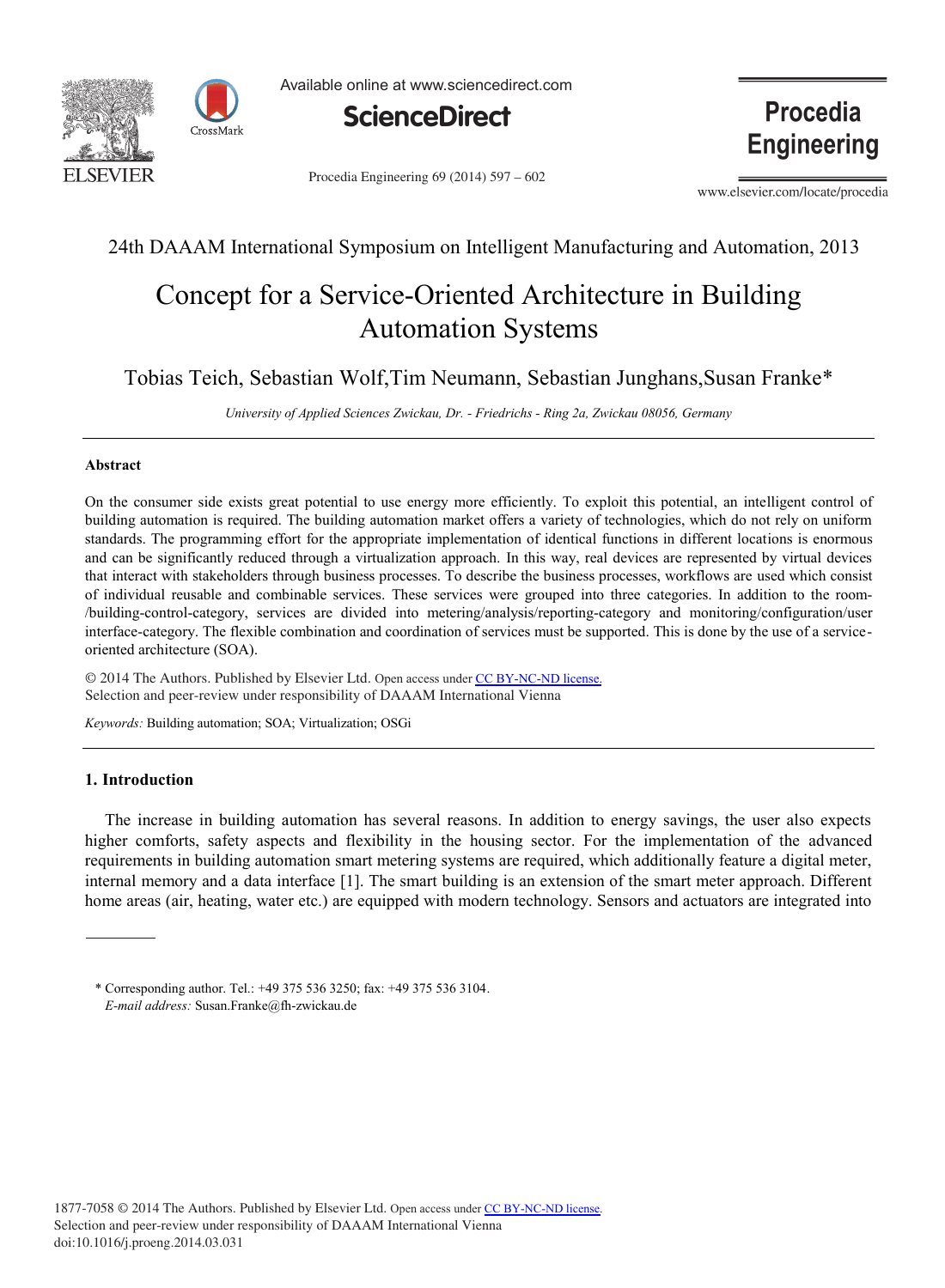these areas to perform typical functions such as switching, setting, reporting, measuring and counting. The installed devices communicate with each other via a digital, serial data bus. Typical bus systems in building automation are KNX (European Installation Bus) and LON (Local Operating Network) [2].

#### **2. Virtualization and OSGi**

In the building automation domain, a large number of intelligent components and devices are available that cover similar applications. This diversity represents a major challenge for the development of flexible software for the control of devices. Traditionally the integrated devices and components within the housing complex communicate with each over a shared bus system and protocol. The programming effort is increased tremendously by implementing the same or similar functions at different locations up to every device. In addition, the solutions provided by a specific manufacturer are usually limited and offer only few options for optimizing the monitoring of complex processes.

By virtualization real devices are represented by virtual devices, which interact with each other and with actors by using business processes. The goals and different perspectives of the various actors affect the observation. Initially there is a main focus on the client or customer, who is defining his purposes concerning increased comfort or energy saving aspects. An optional consultant could be included e.g. for energetic aspects. Finally, the contractor is responsible for installation, implementation and realization of individual customer requirements. The flexibility of the software-architecture is achieved by the use of an OSGi framework (Open Services Gateway initiative). An OSGi framework is a dynamic Java-based application platform which supports modularization of software by use of a component model and a service registry as well as by using restrictive implementation requirements. It supports the collection of services and service implementations into bundles as well as a dynamic, individual and demandbased software configuration in a modular way. Furthermore, to develop application logic that can be flexibly used in different system environments with distinct automation technology, the service implementation has to be completely decoupled from underlying hardware devices and bus systems. Therefore, devices are described in an abstract form and can be mapped on the uniform representation. Additionally, abstract devices should not contain any functionality but rather behave like pure data structures. Any decision or interaction logic is implemented by services and business processes. Due to the decoupling, an interface between the hardware components and the description of a virtual component from the running system is necessary. Thus it is required to abstract and unify significant properties of specific device categories. Therefore device specific attributes and parameters are mapped onto generalized data structures of virtual proxy objects. This transformation process is done by hardware specific adaptors. Adaptors act as a uniform connection between hard- and software by retrieving and mapping device properties as well as transferring information from virtual proxy objects to them. Therefore the programming effort can be reduced significantly. For the virtual objects, reusable services and business processes will be developed. In addition to the services, monitoring and control algorithms will be implemented. Further, the services represent the control and monitoring processes. These services can be used for most products belonging to the same category. By the use of services, the virtual components of all communication tasks are decoupled and represent only the present condition of the real physical equipment. When required, it is possible to represent virtual equipment without a physical device. This way, services interact dynamically with the virtual equipment and use to set parameters or output results.

The scenarios which are built by the combination of single services can be developed individually or taken from a library. Given that individual scenarios have proven themselves in the application, these can be added to the service library. Besides the scenario descriptions further resources are needed for the configuration. On one hand, building information from the CAD model is incorporated, providing details on the geometry, topology and installation. On the other hand, information about the implementation which shall potentially be covered by the software is retrieved. A resource library with a catalog for equipment and services is available [3].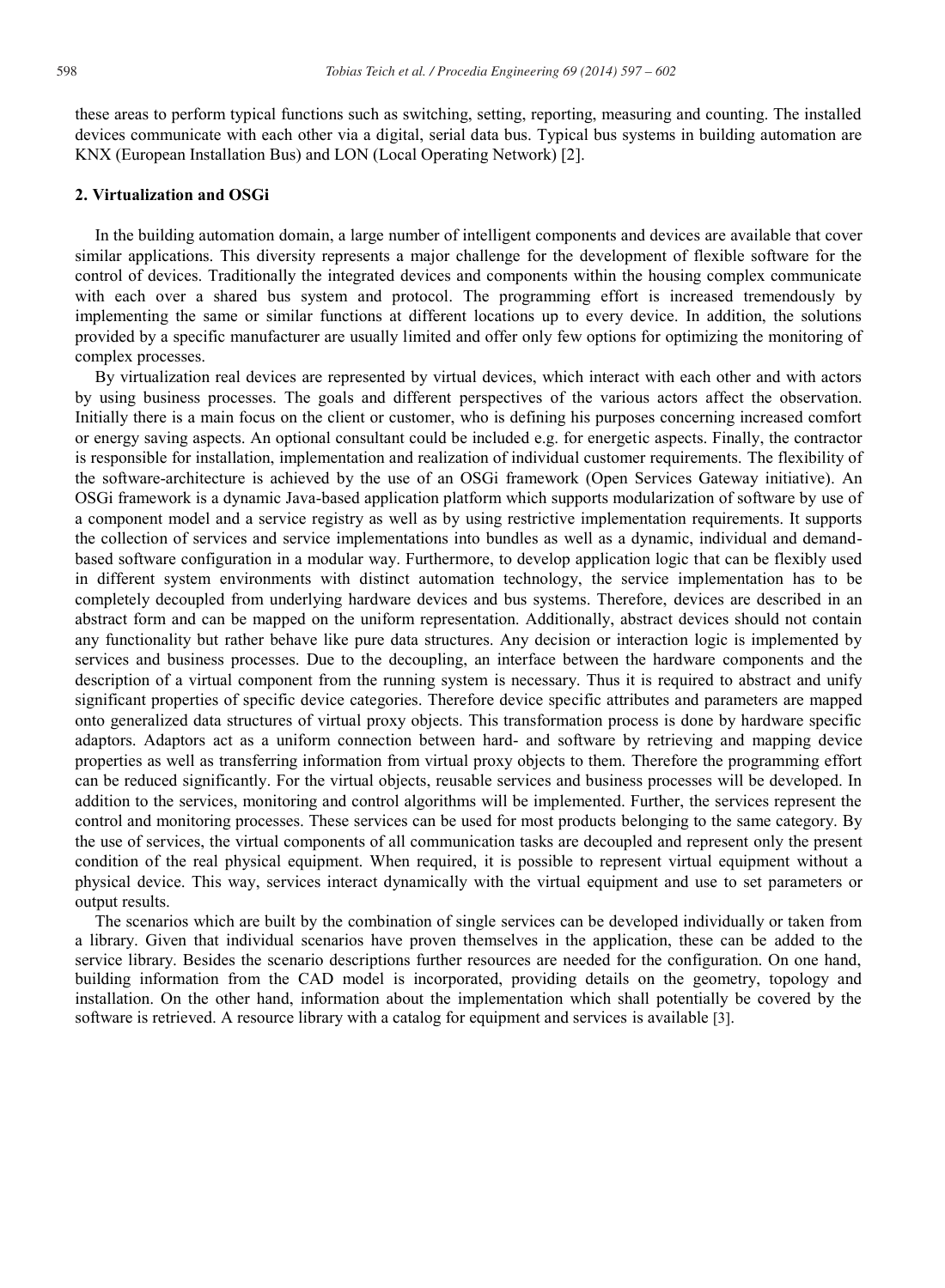

Fig. 1. Service Categories.

When using a service-oriented architecture an efficient service-oriented platform (SOP) which ensures a simple handling of the services must be implemented. In this context, the Java-based service platform OSGi is used, which provides an open architecture for the development, deployment and management of services. Modularization is the basic concept of OSGi, which aims to break down complex software into individual parts that are easier to handle. The OSGi module is a set of Java classes and resources that are packed in a Java archive. In OSGi terminology an OSGi module is called a bundle. This modularization is comparable with classic application extensions which can be linked dynamically at runtime.

From the perspective of software development, a Service Oriented Architecture(SOA) can be installed by the use of OSGi. Like services in a SOA, single software components can be implemented, updated and exchanged without problems in OSGi. Software is divided into several manageable modules and business processes into reusable services. For stable performance, a bundle corresponds to one or more services of the business layer [4].

#### **3. Building automation services**

By taking a service-oriented approach, particular sections are linked, reused and defined in a better way. In computer science, a SOA is required for the implementation of service-orientation. SOA is an IT concept that supports the execution of business processes by using comprehensive services. Services used in building automation are divided into three categories, as illustrated in Figure 1.

Primarily process services and enterprise services for room and building automation are covered. Virtual devices are connected by defined business processes that are made of such individual, self-contained services. An expansion with further service areas is possible at any time. Room and building control is concerned with services for heating, ventilation/air-conditioning, electric and water management as well as energy. An extended service to control a property is also conceivable. Figure 2 shows the structure of the service area and its respective subgroups. Besides that it shows for whom the service group is primarily designed for.

The implementation of the business processes requires system information, collected by the appropriate sensors and corresponding actuators responding to them. The service categories measurements, analysis and reporting provide data collecting tasks for other services. Services must also provide general weather and tenant data as well as utility rates for electricity, gas or water. Afterwards the data can be analyzed. That requires services for obtaining, processing and analyzing metrics.

The measured values are stored in appropriate databases or used directly as input parameters in the workflow. The tenant has to be able to access the relevant data. This can be done with a display within the home or by retrieving the information over the internet from a computer or smart phone. The provider does not only deal with the information about the individual apartments, but also with the relationships inside the building and the property. The Reporting Services must be flexible so that all relevant information can be arranged and displayed for the end user.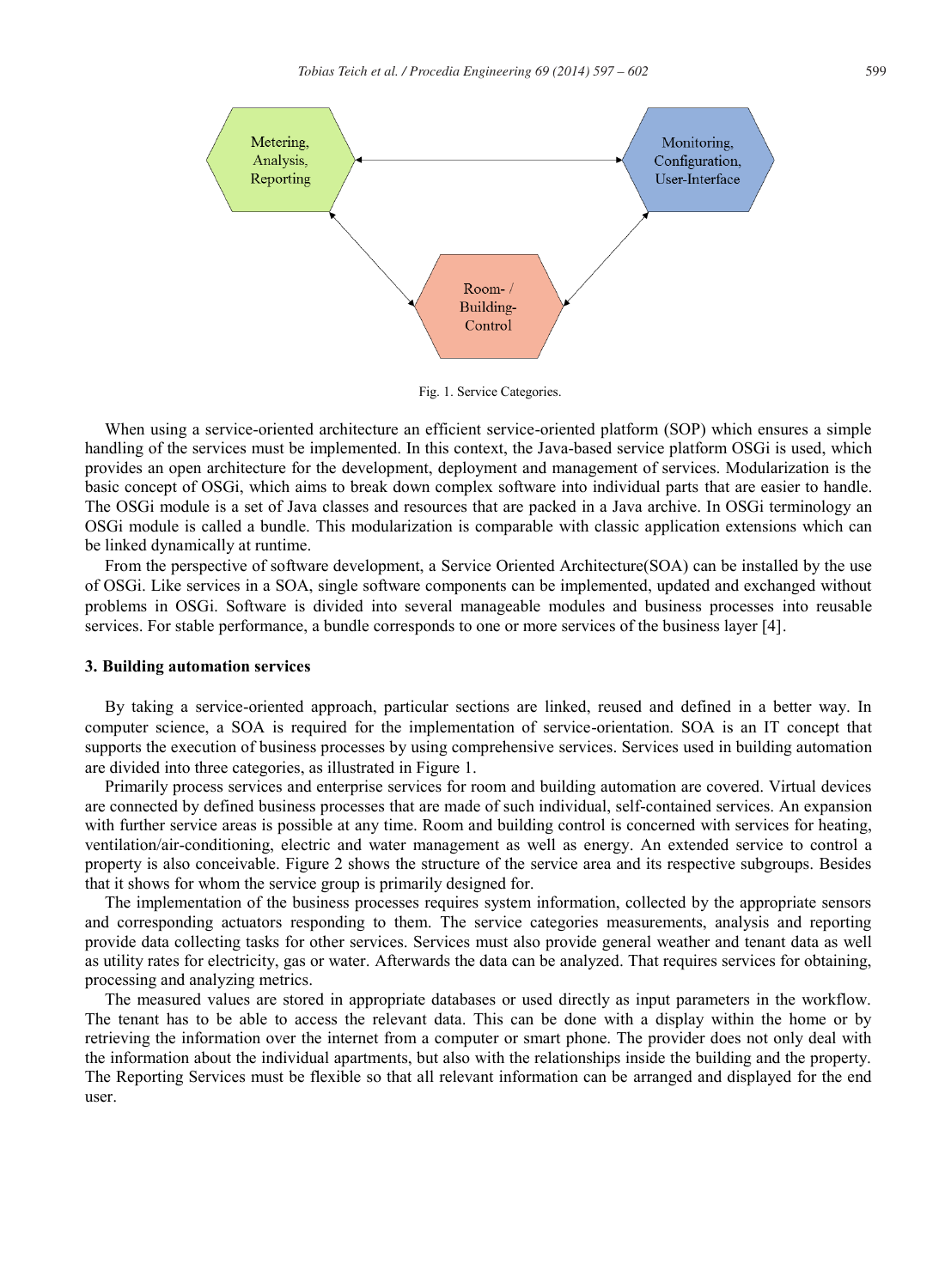The third category includes the services for surveillance/monitoring, configuration and the group of user interface services that the tenants can call in order to generate additional value for themselves. Surveillance/monitoringservices values are checked for plausibility and odd variations. Additional services check if the technology used in building automation does still work correctly. If irregular events occur, the monitoring services, for example, send a message to the provider. Configuration services are used to apply changes within the apartment. A distinction can be made between configurations that need to be done only once and those who must be changed frequently. One-time configurations for example are the size of the housing units, which affect services for heating, cooling and ventilation. Frequent changes for example can occur when the desired comfortable temperature is adjusted by the consumer. The tenant initiates the user interface service, which orchestrates all other services to provide the desired performance. On one hand, the user-interface-services include added-value information for the tenant, billing and security aspects. The group other services on the other hand includes services for decreasing and increasing temperature, shadowing, ventilation, home appliances control and for controlling the presence/absence event. Figure 3 presents a possible structure of the user-interface-services.



Fig. 2. Room- / Building Control Category.



Fig. 3. User-Interface-Services.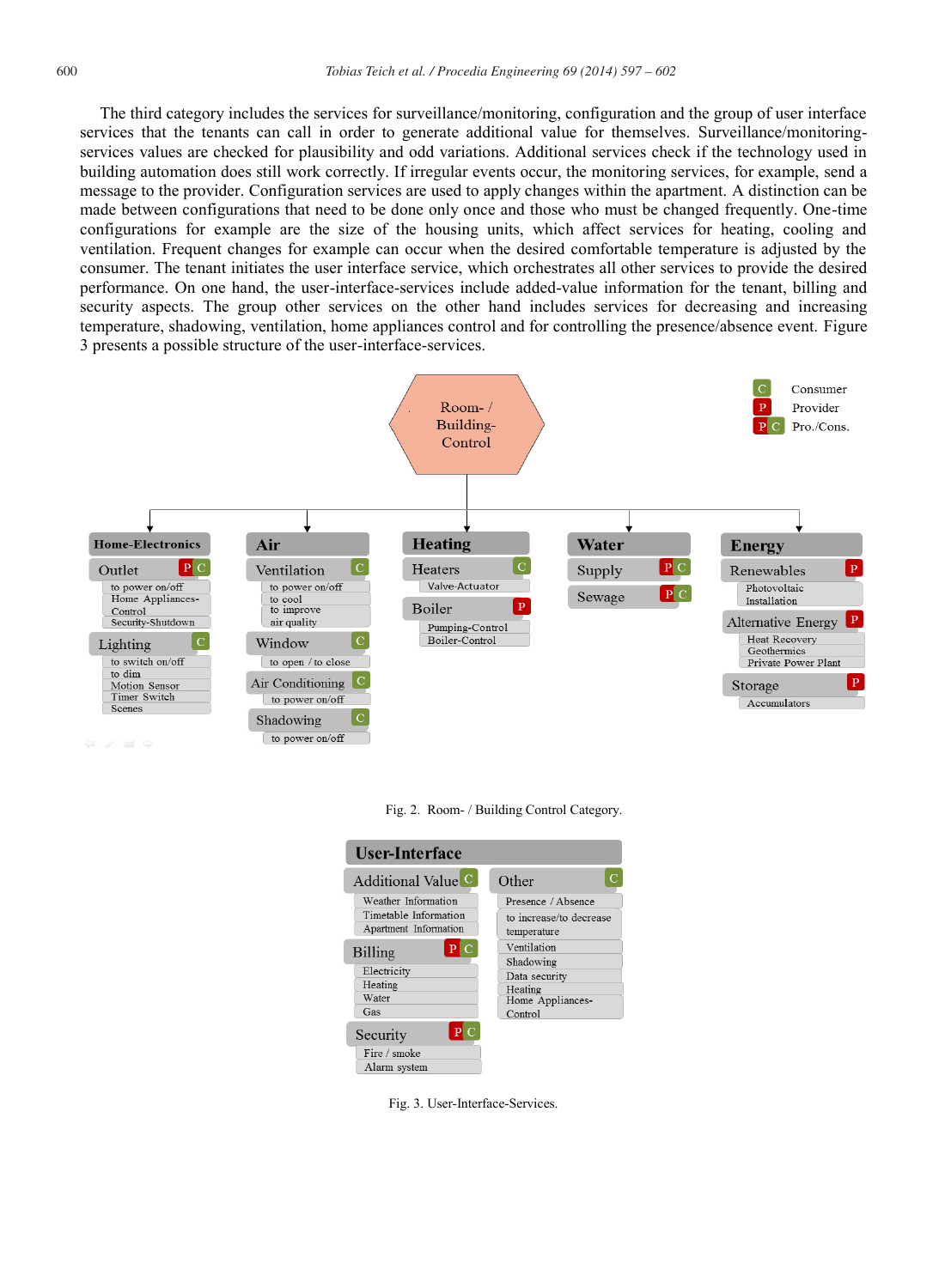Before explaining the presence/absence workflow, the possible components of a workflow have to be defined. The workflow structure is based on the UML notation of use-case-diagrams [5].The business process as a workflow consists of individual services. The complex work flow presence/absence works with various service areas. Temperature services are responsible for lowering the room temperature during absence. In the area of home appliances control, predefined devices (washing machine, dishwasher) are turned on during a cost-effective time. In addition, the residual current consumer services switch off all unnecessary power consumers (lights, devices in standby mode, etc.) when leaving home. All set safety aspects (windows, lighting and alarm systems) are coordinated by the security services. The interaction of individual services is described by the presence/absenceworkflow. The consumer (tenant) activates the absence button when leaving. The button could be located on a touch screen-display next to the apartment door and tells the corresponding service what activities have to be executed in the home. Likewise a presence button can be pressed upon arrival to activate or reset desired settings.



Fig. 4. Decision Service.

Each service consists of individual functions. For the representation of the structure of the individual services, the UML notation of activity diagrams is used. Figure 4shows the service structure based on the decision-making service for temperature decrease/increase of the temperature range. The consumer(tenant) informs the provider about his desired comfortable temperatures for every room. Afterwards the proper day temperatures are set accordingly. After leaving the apartment, the temperature is reduced by a few Kelvin. This process helpssaving energy.

#### **4. Conclusion**

Energy savings are made possible by more efficient controls in every area of building automation. Through the virtualization approach, devices can be implemented more quickly and easily in the building. This implementation enables a service-oriented design of business processes.

Workflows that couple the individual services are an opportunity for a structured representation of the business processes. The goal is to develop a tool, in which the provider can compose suitable business processes for the installed technology. Therefore he can access the individual services from the full service repository. If workflows have proven themselves in practice, they can be incorporated into a library for standard workflows. In addition, interfaces to connect to the implementation and building conditions from the CAD models must be integrated.